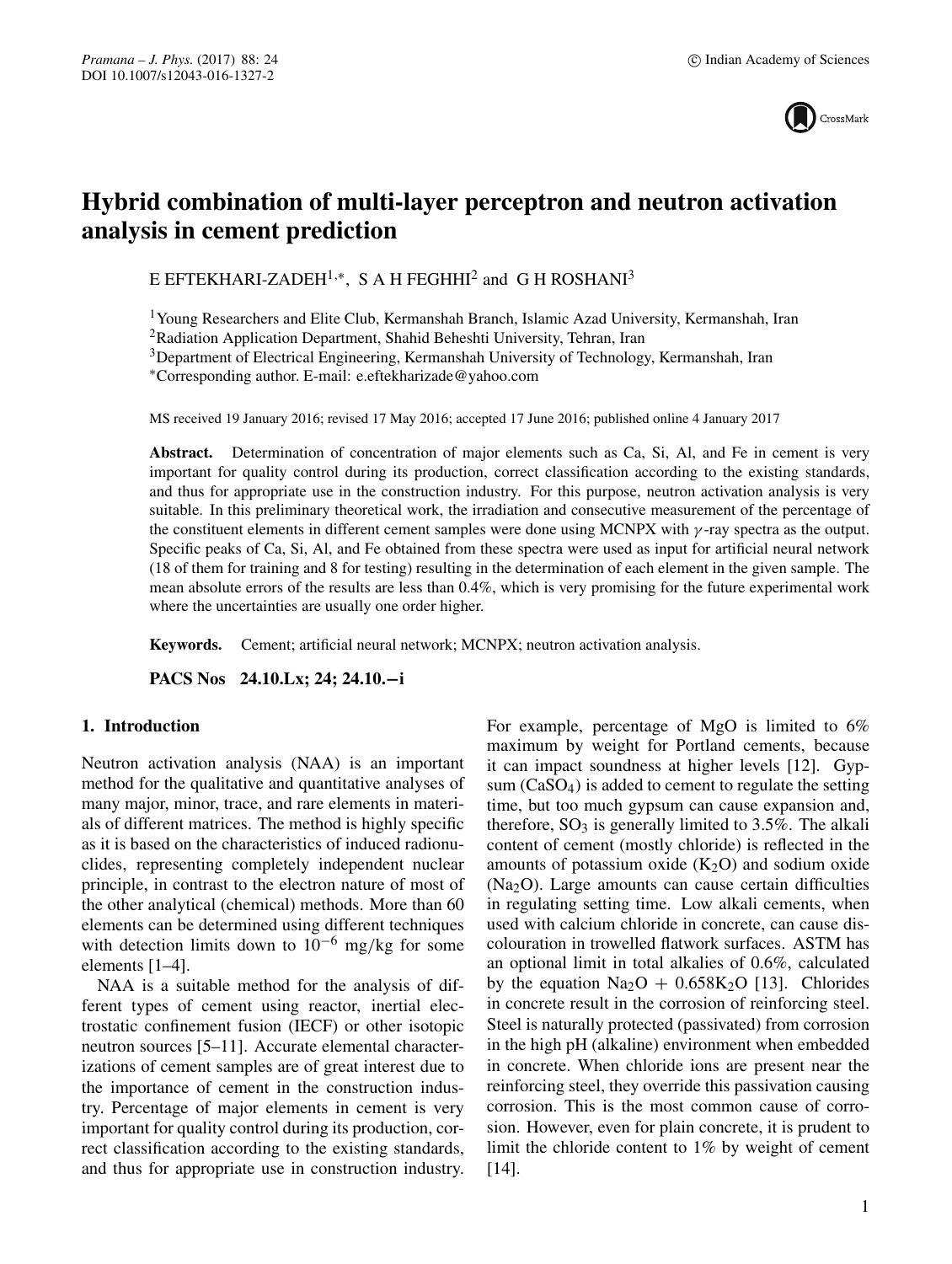Artificial neural network (ANN) has been used many times in nuclear techniques due to its classification, clustering, and prediction abilities. ANN can be used in artificial intelligence techniques for detecting drugs and explosives using neutron computerized tomography [15], for unfolding the neutron spectrum of a NE213 scintillator [16] for determining neutron fluence-to-dose conversion coefficients [17], flow and heat transfer problems in nuclear engineering [18] etc. These techniques have been widely used in gamma densitometry and flow measurement [19–23]. In the field of activation analysis, Nunes *et al* [24] used ANN for detecting explosive materials using prompt gamma neutron activation analysis (PGNAA) and Doostmohammadi *et al* [25] used this method to simulate qualitative PGNAA. The use of ANN in classical mode of NAA is therefore very promising as the  $\gamma$ -ray spectra to be evaluated are much less complicated than in the case of PGNAA. In this study, different percentages of cement irradiated by fission neutron source were simulated using MCNPX and specific  $\gamma$ -rays were obtained. Four specific peaks of these spectra were considered as the inputs of ANN and the percentage of each element was considered as the output.

geometry modelling, continuous-energy transport, transport of 34 different particle types, a variety of source and tally options, and interactive graphics. In this work, a newly added feature, 'ACT card' of this code was used to simulate the generated spectra in NAA analysis [27].

Twenty six cement samples with dimensions of  $10\times10\times4$  cm were added into MCNPX input file, each with different concentrations of constituent elements (different types of Portland cement). The irradiation was simulated by a 100 mCi neutron source with Watt fission spectrum (in order to define <sup>252</sup>Cf spontaneous fission neutron source). In order to focus all the emitted neutrons in one direction to the sample, so that the neutron flux is increased, the beryllium collimator was placed around the neutron source. The exact experimental set-up is depicted in figure 1. To avoid spectral interferences, only interactions with fast neutrons were considered, e.g.  ${}^{27}$ Al(n, p)<sup>27</sup>Mg. Only photons and neutrons were considered and importance factor 1 was assigned for all the cells. Gamma-ray spectra were created using F1 tally on the sphere centred at the target with 50 cm radius. For this purpose, a model of HPGe detector [28] with 8192 energy (up to 4 MeV) channels was used. The cooling and counting times of 30 s and 1 h were set, respectively. Typical  $\gamma$ -ray spectrum for a cement sample simulated by MCNPX is shown in figure 2.

# **2. Methods**

# 2.1 *Monte Carlo simulation*

MCNPX version 2.7 is a Monte Carlo [26] radiationtransport code which uses three-dimensional (3D)

## 2.2 *Artificial neural network*

Artificial neural network (ANN) is based on the operation of biological neural networks. The fundamental



Specific gamma-rays

**Figure 1.** The irradiation set-up.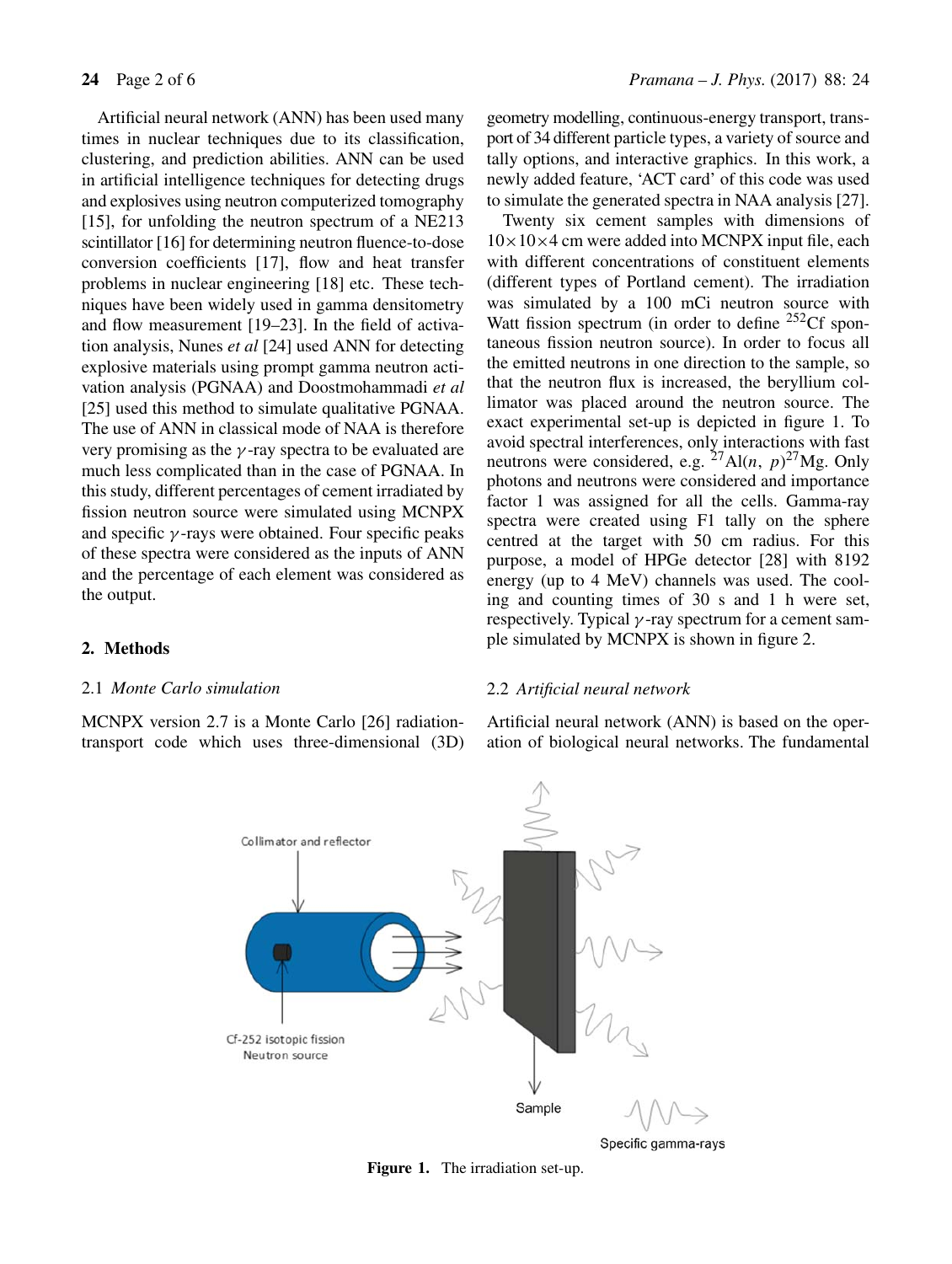processing element of ANN is an artificial neuron [29]. Neural networks are tools for non-linear data modelling. They can be used to model complex relationships between the inputs and the outputs or to find patterns in the given data [30]. The major advantage of the neural network approach is that most of the intense computation takes place during the training process before the analysis [31], and so when ANN is trained in advance, analysis operation will be faster. Multilayer perceptron (MLP) networks are the most widely used ANNs [32]. The proposed MLP model is shown in figure 3, where the inputs are peak areas of gamma photons related to Ca, Si, Fe, and Al and the outputs are the concentrations of Ca, Si, and Fe. Note



**Figure 2.** Typical  $\gamma$ -ray spectrum for a cement sample simulated by MCNPX.

that, only Ca, Si, and Fe concentrations were used as the ANN outputs and the Al content was obtained as complementary.

Training of the given MLP network was done by Levenberg–Marquardt (LM) algorithm. In this method, first derivative and second derivative (hessian) are used for network weight correction [33].

The input to the node  $m$  in the first hidden layer is given by [29,32]

$$
\eta_m = \sum_{u=1}^{4} (X_u W_{um}) + b_m, \quad m = 1, 2, 3. \tag{1}
$$

The output from the *mth* neuron of the hidden layer is given by

$$
U_m = f\left(\sum_{u=1}^4 (X_u W_{um}) + b_m\right), \quad m = 1, 2, 3. \quad (2)
$$

The output from the *mth* neuron in the output layer is given by

$$
O = \sum_{u=1}^{3} (U_u W_{um}) + b_m,
$$
 (3)

where  $X$  is the input,  $b$  is the bias term,  $W$  is the weighting factor and  $f$  is the activation function of the hidden layers.

#### **3. Experimental**

Gamma-ray spectra were evaluated and the peak areas belonging to the specific  $\gamma$ -ray energies of the nuclides



Input layer Hidden layer Output layer



**Table 1.** Selected nuclear properties of the nuclides of interest.

| Radionuclide | Production<br>mode                                  | Half-life          | Energy of<br>interest (keV) | Intensity $(\%)$ |
|--------------|-----------------------------------------------------|--------------------|-----------------------------|------------------|
| $^{27}$ Mg   | <sup>27</sup> Al( <i>n</i> , $p$ ) <sup>27</sup> Mg | $9.46 \text{ min}$ | 843                         | 71.4             |
| $^{28}$ Al   | $^{28}$ Si(n, p) <sup>28</sup> Al                   | $2.24 \text{ min}$ | 1778                        | 100              |
| 42K          | ${}^{42}Ca(n, p)^{42}K$                             | 12.36h             | 1525                        | 18.08            |
| $56$ Mn      | ${}^{56}Fe(n, p) {}^{56}Mn$                         | 2.58h              | 1810                        | 27.19            |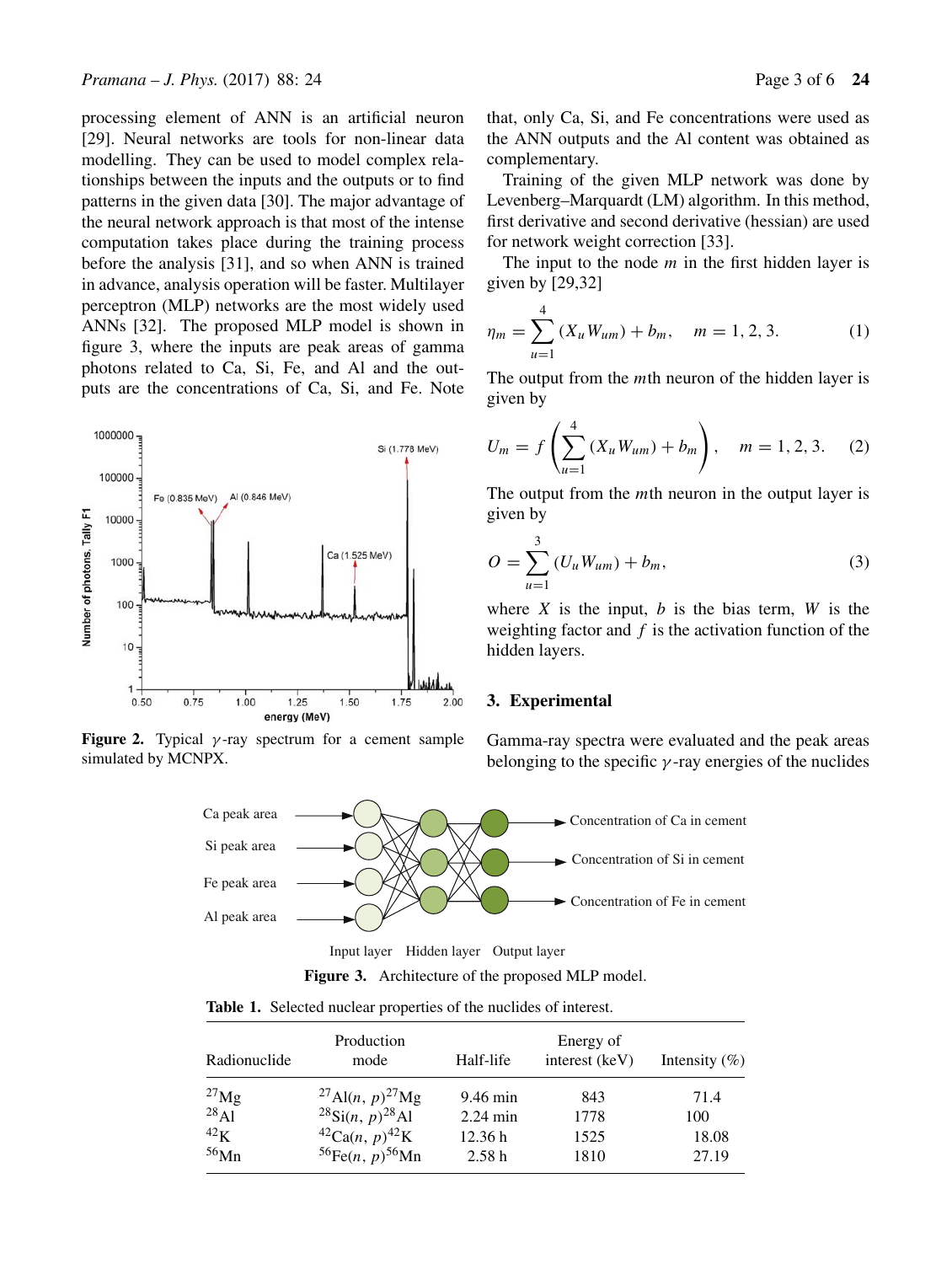of interest were used as the inputs for ANN. Only the most intensive gamma energies were used for the determination of elemental concentrations. The list of nuclides used and their nuclear features are given in table 1 [34]. The input library contained 26 members,

**Table 2.** Specification of the proposed ANN model.

| Neural network                              | ML P            |
|---------------------------------------------|-----------------|
| Number of neurons in the input layer        | 4               |
| Number of neurons in the first hidden layer | 3               |
| Number of neurons in the output layer       | 3               |
| Number of epochs                            | 100             |
| <b>Activation function</b>                  | Tangent sigmoid |

18 of them were used for training and the rest for testing. In this stage, different ANN structures were tested and optimized to obtain the best ANN configuration. Many different structures with one, two and three hidden layers with different number of neurons in each layer were tested. MATLAB 8.1.0.604 software was used for training the ANN model. Table 2 shows the specification of the proposed ANN model used in this study.

# **4. Results and discussion**

The comparison between the simulated (MCNPX) and the predicted (ANN) results for training and testing data are shown in tables 3 and 4 respectively. The

**Table 3.** Data used for training the network and the predicted outputs.

| Peak area | Peak area | Peak area<br>related to Ca related to Si related to Fe related to Al | Peak area | of Ca | of Si | Content Content Content<br>of Fe | Predicted | Predicted<br>output of Ca output of Si output of Fe | Predicted |
|-----------|-----------|----------------------------------------------------------------------|-----------|-------|-------|----------------------------------|-----------|-----------------------------------------------------|-----------|
| 282       | 92377     | 9631                                                                 | 10122     | 65    | 22    | 8                                | 64.99     | 22.00                                               | 7.96      |
| 278       | 83752     | 9632                                                                 | 10065     | 67    | 20    | 8                                | 66.97     | 20.01                                               | 8.03      |
| 259       | 66867     | 9405                                                                 | 9937      | 71    | 16    | 8                                | 71.04     | 16.02                                               | 7.94      |
| 253       | 58387     | 9479                                                                 | 9887      | 73    | 14    | 8                                | 72.93     | 14.00                                               | 8.02      |
| 283       | 92542     | 2508                                                                 | 17343     | 65    | 22    | 2                                | 65.02     | 21.98                                               | 2.00      |
| 281       | 92462     | 7289                                                                 | 12587     | 65    | 22    | 6                                | 64.94     | 21.99                                               | 6.02      |
| 282       | 92377     | 9631                                                                 | 10122     | 65    | 22    | 8                                | 64.99     | 22.00                                               | 7.96      |
| 274       | 92342     | 12203                                                                | 7624      | 65    | 22    | 10                               | 64.95     | 21.99                                               | 10.07     |
| 270       | 92287     | 14540                                                                | 5099      | 65    | 22    | 12                               | 65.06     | 22.00                                               | 11.96     |
| 252       | 55973     | 12005                                                                | 13651     | 70    | 13    | 10                               | 70.02     | 12.99                                               | 9.99      |
| 265       | 63281     | 11990                                                                | 10573     | 70    | 15    | 10                               | 70.02     | 14.97                                               | 10.01     |
| 264       | 70808     | 11935                                                                | 7511      | 70    | 17    | 10                               | 70.03     | 16.97                                               | 9.99      |
| 267       | 77297     | 12262                                                                | 13856     | 65    | 18    | 10                               | 64.90     | 18.01                                               | 9.99      |
| 260       | 76311     | 9527                                                                 | 13140     | 67    | 18    | 8                                | 67.05     | 17.99                                               | 7.99      |
| 260       | 74410     | 4762                                                                 | 11756     | 71    | 18    | $\overline{4}$                   | 71.02     | 17.98                                               | 4.02      |
| 265       | 73515     | 2416                                                                 | 11087     | 73    | 18    | 2                                | 72.94     | 18.00                                               | 1.99      |
| 283       | 92542     | 2508                                                                 | 17343     | 65    | 22    | 2                                | 65.02     | 21.98                                               | 2.00      |
| 277       | 83994     | 4778                                                                 | 14894     | 67    | 20    | 4                                | 67.02     | 20.03                                               | 3.98      |

**Table 4.** Data used for testing the network and the predicted outputs.

| Peak area | Peak area | Peak area | Peak area<br>related to Ca related to Si related to Fe related to Al | of Ca | of Si | Content Content Content<br>of Fe | Predicted<br>output of Ca output of Si output of Fe | Predicted | Predicted |
|-----------|-----------|-----------|----------------------------------------------------------------------|-------|-------|----------------------------------|-----------------------------------------------------|-----------|-----------|
| 264       | 75197     | 9461      | 10006                                                                | 69    | 18    | 8                                | 69.08                                               | 17.98     | 7.96      |
| 273       | 92515     | 4854      | 14979                                                                | 65    | 22    | $\overline{4}$                   | 65.02                                               | 21.96     | 4.00      |
| 254       | 48243     | 12095     | 16713                                                                | 70    | 11    | 10                               | 70.04                                               | 10.97     | 9.95      |
| 259       | 50037     | 9504      | 9825                                                                 | 75    | 12    | 8                                | 74.78                                               | 12.07     | 8.00      |
| 271       | 75432     | 7175      | 12434                                                                | 69    | 18    | 6                                | 68.97                                               | 18.03     | 6.05      |
| 271       | 75432     | 7175      | 12434                                                                | 69    | 18    | 6                                | 68.97                                               | 18.03     | 6.05      |
| 270       | 78246     | 12064     | 4441.4                                                               | 70    | 19    | 10                               | 69.95                                               | 18.96     | 10.07     |
| 266       | 72590     | 87        | 10432                                                                | 75    | 18    | $\Omega$                         | 74.83                                               | 17.99     | 0.03      |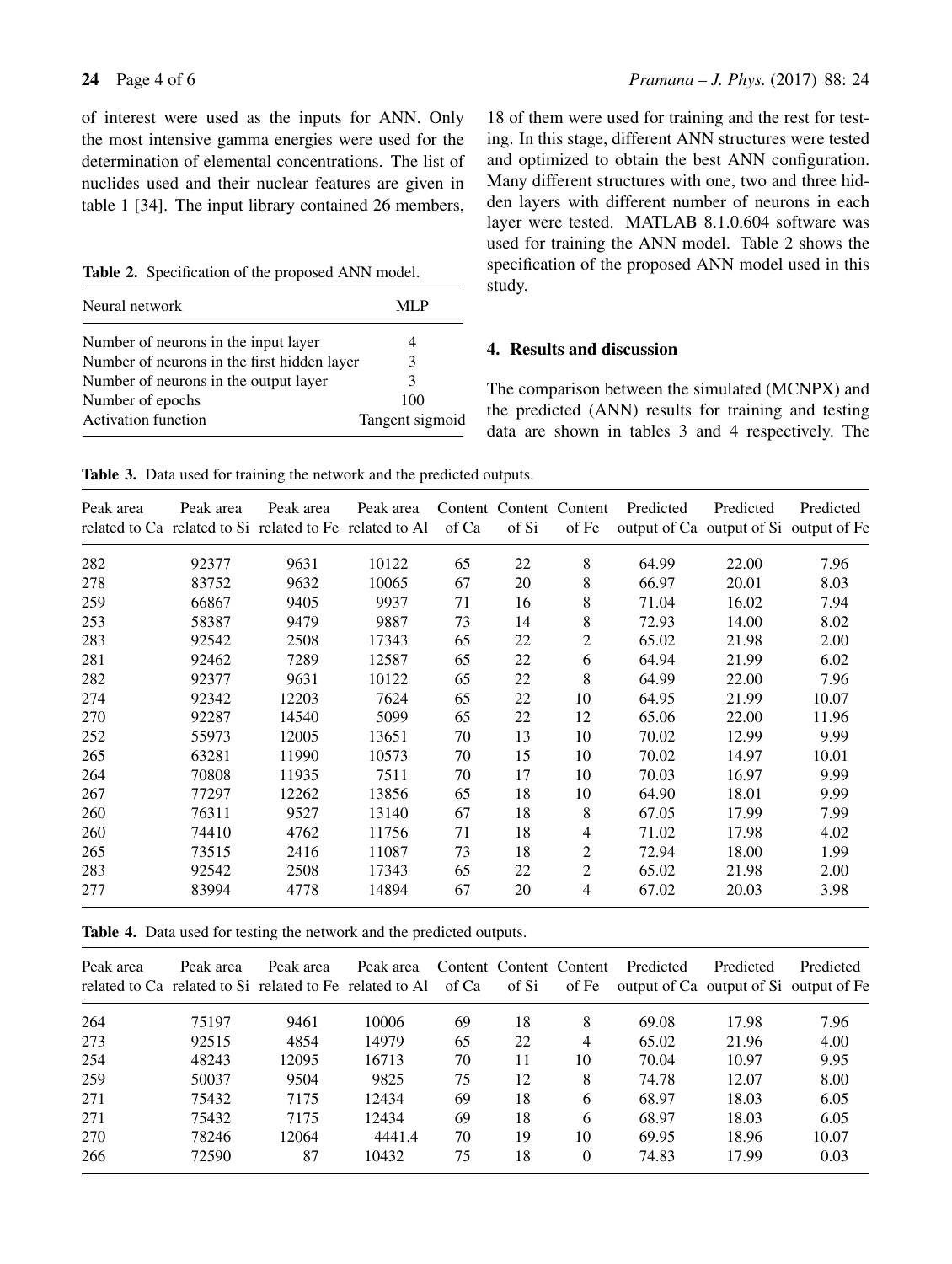| Peak area | Peak area | Peak area | Peak area<br>related to Ca related to Si related to Fe related to Al | of Ca | of Si | Content Content Content<br>of Fe | Predicted<br>output of Ca output of Si output of Fe | Predicted | Predicted |
|-----------|-----------|-----------|----------------------------------------------------------------------|-------|-------|----------------------------------|-----------------------------------------------------|-----------|-----------|
| 271       | 82174     | 5952      | 9085                                                                 | 70    | 20    | 5.                               | 70.03                                               | 19.96     | 4.95      |
| 261       | 62905     | 5960      | 13509                                                                | 72    | 15    | 5.                               | 71.93                                               | 15.06     | 5.09      |
| 259       | 66867     | 9405      | 9937                                                                 | 71    | 16    | 8                                | 71.04                                               | 16.02     | 7.94      |
| 253       | 58161     | 11846     | 7432                                                                 | 73    | 14    | 10                               | 72.97                                               | 13.97     | 9.94      |
| 253       | 49474     | 14228     | 4929                                                                 | 75    | 12    | 12                               | 74.87                                               | 11.96     | 11.79     |

**Table 5.** Comparison between the simulated and the predicted results used for validation.

Ca, Si, and Fe contents predicted by ANN model are close to the simulated results. In order to show the accuracy of the results, a validation set was defined in addition to the training and testing set. Results for this set are given in table 5 which indicate that the network is highly precise.

Such results show that, in the future, ANN can be used as an accurate and reliable model for predicting elemental contents based on the information obtained from neutron activation procedure.

The errors obtained for the proposed ANN model are shown in table 6, where the mean relative error percentage (MRE%), the root mean square error (RMSE), and the mean absolute error percentage (MAE) of the network are calculated by

$$
MRE\% = 100 \times \frac{1}{N} \sum_{j=1}^{N} \left| \frac{X_j(\text{Sim}) - X_j(\text{Pred})}{X_j(\text{Sim})} \right|, \quad (4)
$$

RMSE = 
$$
\left[\frac{\sum_{j=1}^{N} (X_j(\text{Sim}) - X_j(\text{Pred}))^2}{N}\right]^{0.5},
$$
 (5)

$$
MAE = \frac{1}{N} \sum_{j=1}^{N} |X_j(\text{Sim}) - X_j(\text{Pred})|,
$$
 (6)

where  $N$  is the number of members and  $X(Sim)$  and X(Pred) stand for simulated (MCNPX) and predicted (ANN) values respectively.

The efficiency and ability of a typical network is examined by defined errors and regression diagrams. The more precise the given network is, the closer the data to the  $x = y$  line lies. Very low errors of the training set in the presented network show the precision of the prediction and low errors of the testing set show the accuracy of the method.

The aim of this study is to propose the MLP as an efficient tool for predicting constituent elements in

**Table 6.** Errors for training and testing results of the proposed ANN model.

|           | Error       | Train  | <b>Test</b> |
|-----------|-------------|--------|-------------|
| Ca Output | MRE%        | 0.0001 | 0.0636      |
|           | <b>MAE</b>  | 0.0556 | 0.1136      |
|           | <b>RMSE</b> | 0.0006 | 0.0015      |
| Si Output | MRE%        | 0.0002 | 0.0176      |
|           | <b>MAE</b>  | 0.0614 | 0.1583      |
|           | <b>RMSE</b> | 0.0007 | 0.0019      |
| Fe Output | MRE%        | 0.0018 | 0.1624      |
|           | <b>MAE</b>  | 0.2228 | 0.3773      |
|           | <b>RMSE</b> | 0.0030 | 0.0043      |
|           |             |        |             |

cement. This method can be useful in real conditions, too. In experimental conditions, the uncertainty of data is one of the most important issues. In this study, the uncertainty of data was less than 5% and the inputs of ANN do not overlap. Another important advantage is that the background radiation can be eliminated.

## **5. Conclusion**

Artificial neural network is very promising in handling problems of modelling, prediction, control, and classification. Its use can solve the problems of manual evaluation of experimental data and automate and speed up the whole process of elemental analysis in the near future. It was proved by this preliminary theoretical study that for simple sample matrices (cement) and ideal irradiation/counting conditions, the ANN could work. As the next step, the experimental work with analyses of suitable simple matrix samples in ideal conditions should be held to obtain experience with real spectra and to further develop the model.

## **Acknowledgements**

The authors would like to thank Ing. Marie Kubešová, Ph.D. from Nuclear Physics Institute of the Czech Academy of Sciences for her valuable comments.